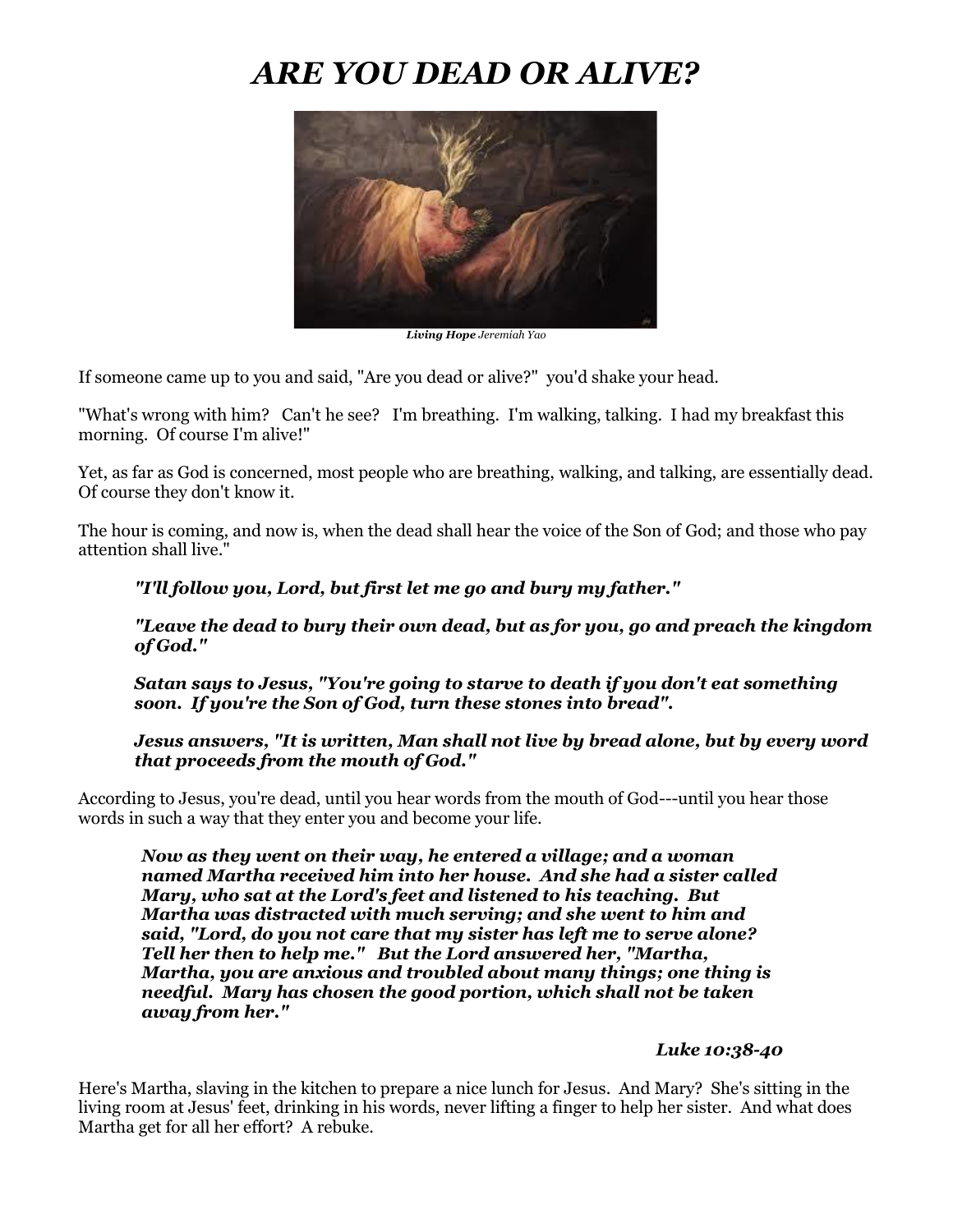*"Martha, Martha, you are anxious and troubled about many things; one thing is needful. Mary has chosen the good portion, which shall not be taken away from her."*



*Martha and Mary Chris Higham*

So Mary gets the gold star for doing nothing. Martha gets a rebuke for trying to be a servant! For 2000 years people have been hearing Jesus rebuke Martha for simply trying to give him a nice lunch. So let's make it up to her. Let's give Martha the gold star. Somebody has to stick up for Martha!

One reason why we stick up for Martha is because we have a lot more Martha in us than Mary. We identify with Martha. Martha comes from Lunenburg County! She knows how to work! She knows how to cook! She knows how to get things done! She doesn't sit around and dream and waste time.

So where's Jesus coming from? Giving the bouquet to Mary instead of Martha? He's setting a bad precedent. There are enough lazy slobs in this world! If we all sat around, meditating, doing nothing, we'd all soon starve to death.

When you think of it, it looks like Jesus is playing favorites. Maybe he was flattered with Mary sitting at his feet listening, looking up at him with her big blue eyes. Maybe he was annoyed with Martha, making angry noises in the kitchen, banging those pots and pans. No. Jesus wasn't playing favorites. Jesus was putting his finger on something most of us are missing, while we run around trying to get things done, while we worry and fret over things we cannot control. Here's what we haven't figured out yet, and Mary had: What was going on in the living room that day was 1000 times more important than what was going on in the kitchen.

# **God was speaking through his Messiah.**

And when you get a chance to hear God speak, you forget about making lunch. You go into the living room and pay attention.

There's more to life than getting lunch ready. There's more to life than scraping a pile of money together. There's more to life than making love. There's more to life than making a name for yourself.

### **When you get a chance to hear God speak, you drop whatever you're doing, and you go there and listen!**

We don't live by bread alone. We live by every word that proceeds from the mouth of God!

When God speaks in heaven, a million angels hold their peace and listen. When God speaks on earth, it's time for us to push everything else aside and pay attention.

> *"Blessed is the womb that bore you and the breasts that you sucked!" "Yea, rather, blessed are those who hear the word of God and keep it!"*

> > *Luke 11:26-28*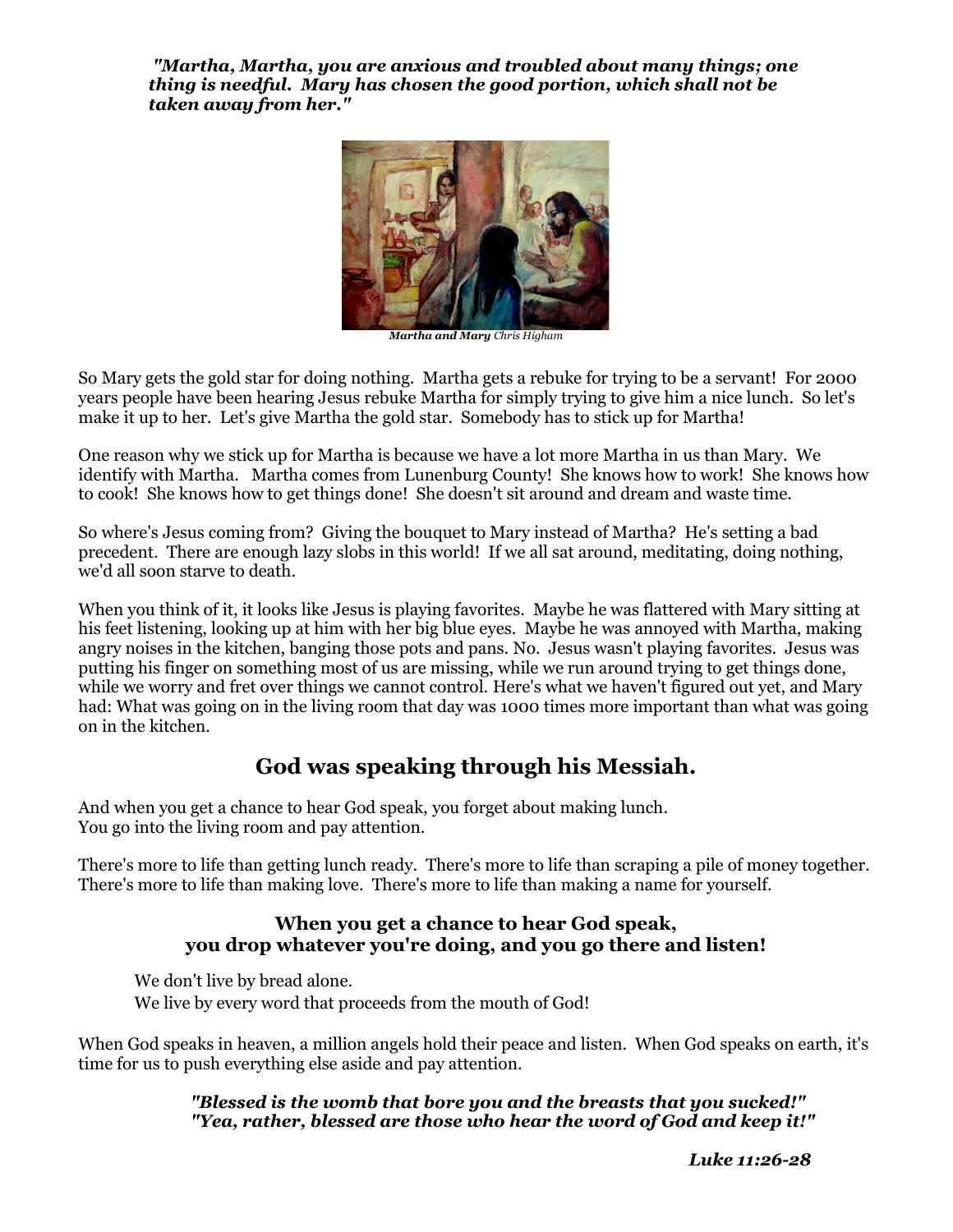Here's what was really going on that day…. While Martha is fretting in the kitchen, Mary is in the living room getting connected with God.

To be connected with God---heart, soul, strength and mind----

# **---is the essential need of our lives, the One Thing Needful.**

To be connected with God.

To know God.

To be alive with God's Spirit.

# **And there is only one way to be alive with God's Spirit: you have to hear God speak!**

## **You live by every word that proceeds from the mouth of God.**

That's what Mary was doing.

Martha could have been doing it too. She could have said to herself, "Jesus is in there teaching, and I need to hear what he's saying. I'm going in there and listen until he's through. And if lunch is late, too bad! If nobody eats today, too bad!"

The reason our faith is so dull and dry is because we haven't figured out what comes first. We're banging around in the kitchen, chasing after this world's bread, while the Bread of Heaven is being passed out, free-of-charge, in the living room.

We're all bent out of shape, pursuing a thousand distractions, fretting over a thousand worries, while the real prize---life from God---is being offered. And we're missing it.

*"Okay," you say, "but for Mary and Martha it was a simple choice. Jesus was right there. They could see him. Touch him. Hear him speak. If I could hear him like Mary was hearing him, I'd be there too. But today there are a thousand different voices out there, all claiming to speak for Jesus. Who's right?"*

It's true. There is a lot of religious garbage out there, claiming to be the gospel. False prophets. Religious hucksters, preaching the gospel for money. Conflicting voices. And Jesus warned us that it would be like this.

But he also promised that his words---the words he spoke in Martha's living room, the words he spoke by the Sea of Galilee---would echo through this world and stay alive on this earth through all generations.

### *"Heaven and earth will pass away, but my words will not pass away."*

His words. Pure, clear, living words, can be heard. If you want to hear them, God himself will get you there and open your ears.

### *"Every one who is of the truth hears my voice."*

*"My sheep hear my voice, and I know them and they follow me, and I give them eternal life, and no one shall snatch them out of my hand."*